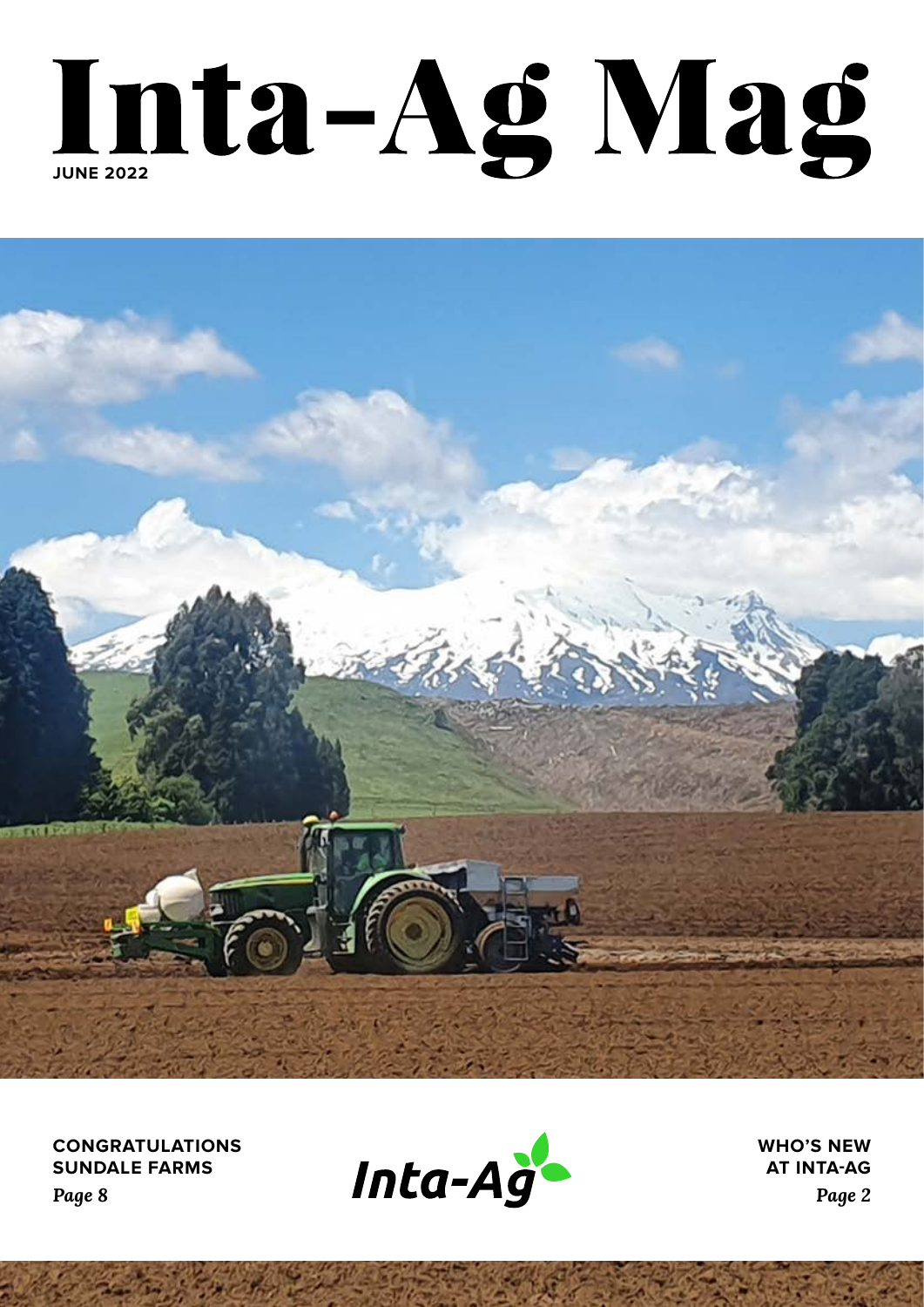### Who's new at Inta-Ag



### ALLANAH BEDFORD

**Allanah recently joined us as our Fertiliser and Services Manager where her role involves customer service, deliveries, fertiliser logistics and general all-rounder in the warehouse.**

**Allanah's main goal in life is to see the world and before the pandemic, managed to travel to many exotic places. In her spare time she is busy with her new puppy Rosie (who loves a photo shoot) and planning her next big adventure.**

**Allanah can be contacted on 02102287877**

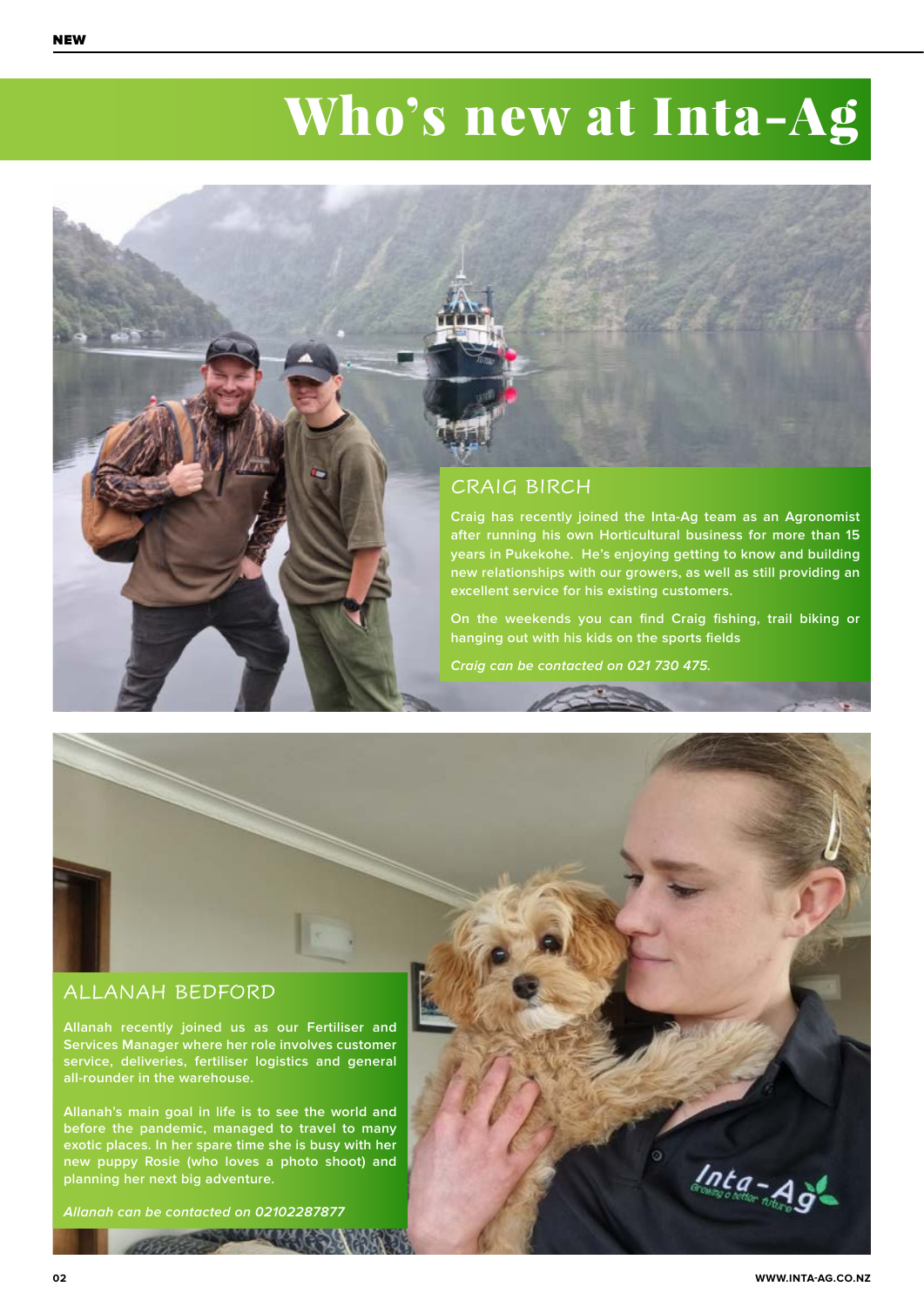### Pre-emergence herbicide strategy

### POTATO REVIEW UK | MARCH/APRIL 2022

### *In the second in our series of articles, Andrew Goodinson, Agronomist and potato specialist at Hutchinsons, offers insights to help growers develop a cost-effective weed control strategy.*

WEED control in the early stages of crop development is vital for achieving high yields. Knowing your field, including soil type, layout and topography, as well as previous cropping and current weed burden, is the keystone to staying ahead of the game by devising a made-to-measure herbicide strategy, according to Andrew.

One of the challenges many growers face is that they are growing on rented land, so the knowledge of the previous history of the field can be limited, so he likes to walk the field, inspect stubbles and map out and identify patches of weeds, identifying control priorities.

Andrew said: "There are a wide range of soil types and weed spectrums, and as you cultivate you can bring up buried weed seeds, some of which can be more of a threat than others.

"Weeds such as bindweed and cleavers can grow though the crop and smother the canopy, while others, such as fat hen, oilseed rape, and thistles also compete with the crop for nutrients, light and water.

"Those of a similar family to the crop, such as cleavers and black nightshade (Solanum nigrum), not only compete, but they can also host pests such as Rhizoctonia which can hit quality and yields."

Black nightshade, which is prevalent where Andrew is based in the west, is one of his 'priority weeds'. According to the AHDB, seeds can remain viable in the soil for over five years, and may also eaten by cattle when grazing, so seeds are then passed out and applied back onto the field.

"Fortunately, we have still some useful tools, such as Defy (prosulfocarb), Artist ( flufenacet) and Inigo (metobromuron), which help keep on top of black nightshade control, although it is an area of weakness for aclonifen.

Fat hen is another priority weed, as it has a high number of seeds and grows rapidly and can cause shading of young

crop plants. "One of the problems of this weed, which likes high nitrogen loams and sandy soils, is not only does it compete for nutrients but it can also grow higher than the spray boom, and can affect blight spray efficacy. It can also create a micro-climate where blight spores can proliferate."

In areas where fat hen is prevalent, Andrew recommends aiming for pre-emergence control, and then if the weed is present at the time of spraying, using protoporphyrinogen oxidase (PPO) inhibiting herbicides as part of a tank mix to remove any which have emerged.

Other weeds high on Andrew's priority list include black bindweed, cleavers, fumitory and thistle.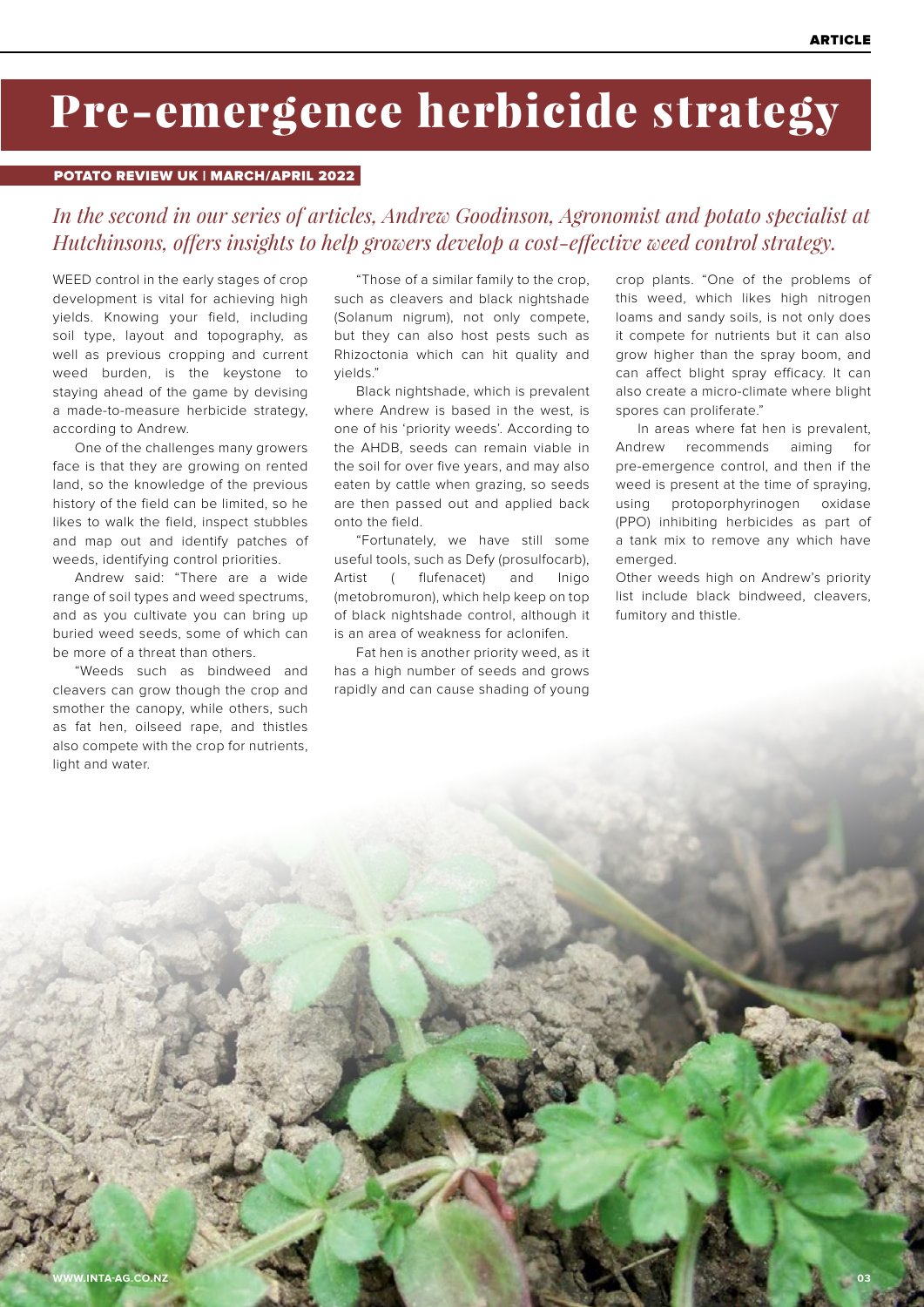### HERBICIDE OPTIONS, SOIL TYPE AND VARIETAL SENSITIVITY

Input costs are going up, but it is well worth choosing products that will fit the crop, soil, the harvest interval and work on the shape of the beds, Andrew said.

Soils in the area are sandy, or sandy loams, and can be quite challenging when it comes to pre-emergence herbicides, because applications of some residual active substance can cause crop damage

in certain potato varieties. As such, any susceptibility should be taken into account in the decision-making process, he advises.

"Herbicides move through sandy soils more quickly than heavier ones, so persistence is shorter. However, as these soils tend to be used for growing earlies or salad potatoes, which are lifted earlier, so you do not need activity for such a long time.

"In addition, if you are growing first earlies, a second crop may be planted, so you need to take into consideration whether it will be affected – some residuals such as clomazone can persist in the soil and affect following crops such as onions."

Andrew recommends basing strategies around metribuzin, but, as every field and situation is different, adding others to the mix depending on weeds and soils.

Soil type can affect activity of some of the herbicides, but one which is popular and can work across different soil types is a base mix of metribuzin and aclonifen.

"Metribuzin with metobromuron is another useful tank mix for pre-emergence control, and aclonifen can make a useful addition to controlling your weed burden," he said.

"If the weeds have already emerged, then you may find that adding in a PPO inhibitor such as pyraflufen-ethyl, which disrupts the cell membrane, at a rate of 0.4l/ha, is the best way forward."

For priority weeds such as cleavers, he recommends a mix that includes metribuzin and prosulfocarb. "If you are growing varieties that are susceptible to metribuzin, then a good alternative is to opt for metobromuron and prosulfocarb or aclonifen.

Not all seasons go to plan, and when goes on to note that when unexpected weather events result in a flush of weeds well before emergence, and a

pre-planting application of glyphosate was not put on, there is an option to use Roundup Flex immediately after planting.

"This is a particularly useful get-out-of-jail strategy if you have volunteer cereals or grassweeds, as the PPO herbicides

are weak in this area," said Andrew

Bentazone is another useful but more expensive option if pressure from black nightshade or cleavers is very high but he cautions that care needs to be taken to ensure compliance with stewardship guidelines and prevent the product getting into groundwater.

"With bentazone, getting the timing right can be difficult," he said.

If, for any reason, pre-emergence herbicides do not go on at all, Andrew recommends going in with Rimsulfuron. "It is better to go in with something rather than leave the weeds to proliferate," he said.

He also reminds growers not to spray when heavy rain is forecast, because of the risk of run-off into water courses. "We must not allow ourselves to become complacent about run-off."

| <b>HERBICIDES FORMING THE BASIS OF THE WEED CONTROL STRATEGY, THEIR STRENGTHS AND LIMITATIONS</b> |                                                                                                                                                       |                                                                         |                                                                                                                                                                                                                       |  |  |  |  |
|---------------------------------------------------------------------------------------------------|-------------------------------------------------------------------------------------------------------------------------------------------------------|-------------------------------------------------------------------------|-----------------------------------------------------------------------------------------------------------------------------------------------------------------------------------------------------------------------|--|--|--|--|
| <b>ACTIVE INGREDIENT</b>                                                                          | <b>STRENGTHS</b>                                                                                                                                      | <b>LIMITATIONS</b>                                                      | <b>COMMENTS</b>                                                                                                                                                                                                       |  |  |  |  |
| Metribuzin                                                                                        | Good activity across a broad weed Not much activity on polygonums<br>spectrum on a wide number of soil<br>types                                       |                                                                         | Good basis for overall weed control strategy but<br>care needed because of the sensitivity of some<br>varieties (e.g. Innovator, Maris Piper and Lady<br>Claire)                                                      |  |  |  |  |
| Clomazone                                                                                         | nightshade,                                                                                                                                           | volatile so drift control may be when used with metribuzin<br>necessary | Good activity on groundsel and Highly soluble in water and quite Contact and residual activity, and a good tank mix                                                                                                   |  |  |  |  |
| Pendimethalin                                                                                     | chickweed                                                                                                                                             | before rain                                                             | Good activity on fat hen, cleavers and Not suitable for use on light soils or Affects growing tip of crop and weeds, good<br>activity when used in a tank mix and applied early                                       |  |  |  |  |
| Prosulfocarb                                                                                      | Good activity on cleavers and black Short persistence in soil, particularly<br>bindweed<br>(but rates need to be kept up)                             | if conditions are dry and warm                                          | Good crop safety and works well on light soils,<br>so is a useful alternative for metribuzin-sensitive<br>varieties                                                                                                   |  |  |  |  |
| Aclonifen                                                                                         | polygonums                                                                                                                                            | and fumitory                                                            | Good activity on fat hen, brassicas and Less effective on black nightshade A new mode of action and good in tank mixes                                                                                                |  |  |  |  |
| Metobromuron                                                                                      | Good activity across a broad weed Rates need to be kept up for efficacy<br>spectrum                                                                   |                                                                         | Similar spectrum to linuron, safe on all soil types.<br>Suitable for metribuzin-sensitive varieties                                                                                                                   |  |  |  |  |
| Flufenacet                                                                                        | Good activity on grassweeds e.g. Limited<br>Blackgrass and ryegrass, and black cranesbill and poppies<br>nightshade, moderate activity on<br>cleavers | activity on<br>fumitory.                                                | Tends to be used too frequently elsewhere in<br>rotations for black-grass control, so other chemistry<br>should be used to prevent over-exposure.<br>Not available as a stand-alone active, only<br>supplied in mixes |  |  |  |  |
| Cycloxydim(Laser)                                                                                 | Good activity on grassweeds and<br>volunteer cereals                                                                                                  |                                                                         | Good crop safety, but can be costly if trying to<br>control couch                                                                                                                                                     |  |  |  |  |
| Fluazifop-p-butyl<br>(Fusilade max)                                                               | Useful activity on volunteer cereals, Not as active on blackgrass as Should be used before flowering<br>bromes, wild oats, ryegrass                   | Cycloxydim                                                              |                                                                                                                                                                                                                       |  |  |  |  |
| Propaguizafop<br>(Falcon)                                                                         | effective                                                                                                                                             | on top of the crop (but does not on maincrop<br>affect yield)           | Useful for patches of couch, cost Can lead to variegated leaf colour 7 week harvest interval on early crops, 8 weeks                                                                                                  |  |  |  |  |
| Rimsulfuron (Titus)                                                                               | Useful activity on leavers, brassicas                                                                                                                 | hen, fumitory, mayweeds                                                 | Little activity on grassweeds, fat Foliar activity and is not for seed crops because<br>of bleaching                                                                                                                  |  |  |  |  |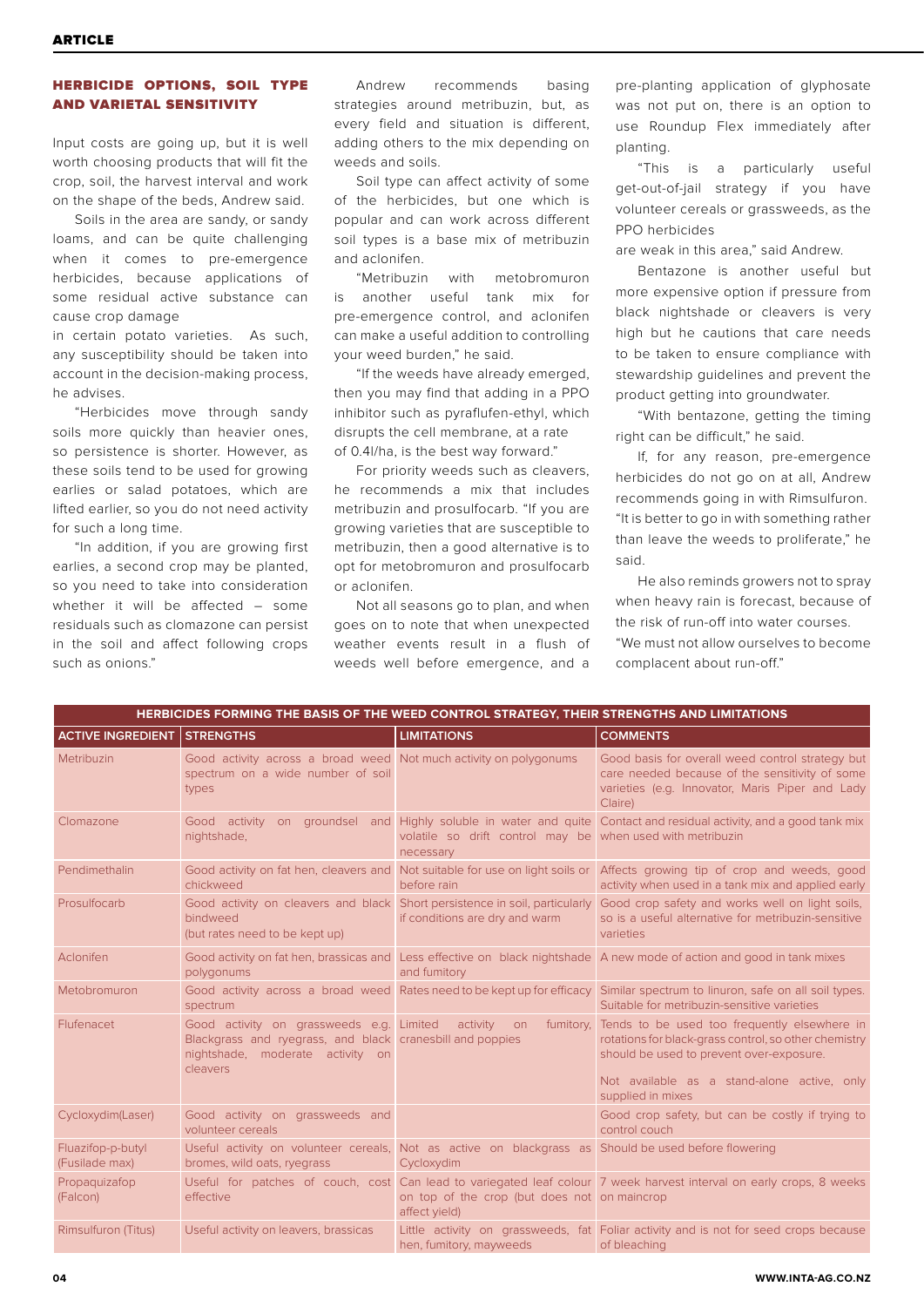### MAKING THE MOST OF HERBICIDE **EFFICACY**

Once the weed burden has been identified and decisions taken on which actives to use, Andrew then likes to spend time thinking about how to ensure maximum efficacy from spraying; reducing potential run-off and keeping booms level. If the farmer has the Omnia technology, plans can be drawn up where the tramlines should be before going into the field.

"I use the system to map where structures such as trees and pylons are placed, and plan tramlines so the operator can fold in one section of the boom, preventing spray misses or overdoses as the sprayer words around the obstacle," he said.

The spray operator can also use Omnia to pinpoint an area of interest in the field that he wants the farmer or agronomist to check, he adds.

### TIMING CRUCIAL TO EFFECTIVE HERBICIDE MANAGEMENT

The withdrawal of cheap and flexible herbicide diquat has meant agronomists and farmers have had to rethink timings and management, Andrew said.

"If time and workload allows, the optimal time to apply herbicide is now between seven and ten days after planting."

Residual and contact herbicides are normally applied together seven days before emergence 70 percent of the time, and recommends using contact herbicides until the crop is at five percent emergence, although this can be stretched to 10 percent in maincrop.

"If the crop is at 50% emergence, it can hit the plants and slow development by a week while it recovers. Whatever the old wives' tales say about the crop making up for it, you really don't want to stop it growing. But it can be a difficult decision whether to hold crop growth for a week or a potential hit on yield because of weeds."

Strategies such as re-ridging after planting can affect herbicide application timings, Andrew points out, as the herbicide should always be applied when the ridge has had time to settle. "If the crop is about to emerge, any delay in application due to weather changes may result in a contact herbicide going on late with the subsequent risk of crop damage."

Over the past few years, dry spells



during spring have it difficult for pre-emergence herbicides to work effectively as they rely on moisture for the weeds to uptake them. There can be added problems too, as dry ridges lose soil from their sides, so when moisture arrives, weeds germinate and can grow away unchecked.

"If spraying is delayed, it is a good idea to avoid actives such as pendimethalin and clomazone because of their effect on the growing point of the crop. In this case, if possible, I advise opting for a mix of metribuzin + Rimsulfuron. A sulfonylurea herbicide such as Rimsulfuron will work most effectively against small actively growing weeds, so an application can target weeds at cotyledon four-leaf stage.

"Together, these two do a better job than you would think, but before you go ahead, it is a good idea to make sure the variety is not sensitive to either of these actives."

He adds that any spraying should be done before the crop height reaches 25cm, because afterwards the crop will find it difficult to repair the damage, noting that both Adama and NuFarm have useful information on sensitivities on their websites.

Phytotoxic effects of Rimsulfuron include paling and blotching of leaves, which look similar to those caused by virus, so he advises seed growers to avoid this herbicide if possible, as it could lead to confusion.

### SPRAY APPLICATION TECHNIQUES DRIVE EFFICACY

Water rates, boom height, forward

speed and nozzle choice all contribute to efficacy, says Andrew.

Getting the right nozzle choice is the first step to getting the spray on target and reducing drift, and Andrew's nozzle of choice is the Defy forward/backward facing nozzle.

"For good foliar coverage, the water rate needs to be 200l/ha and the forward speed should be between 10-12km/h. Any faster and you will fail to get cover on the ridge slope which is where the weeds germinate. The outside of the headland is often missed when spraying, but if you miss it with a herbicide, you are also likely to miss it

when you go in with the blight spray." Going through too fast can reduce efficacy as it is not hitting the target, which wastes valuable product and can go against environmental guidelines, he warns.

To help speed up spray times, he advocates marking out tramlines before going in with the tractor, so the paths are clear for the spray operator.

This is particularly useful a wet season, because the tractor firms down the wheel-marks for the sprayer to travel on. Summing up, Andrew notes that having potato crops in the rotation can be a useful to an overall strategy because it offers a way forward with weeds difficult to control in combinable crops, such as ryegrass and blackgrass.

"Careful consideration of all the areas needing attention to detail and discussing the risks with your agronomist will help need to ensure the best strategy for your particular conditions." ♦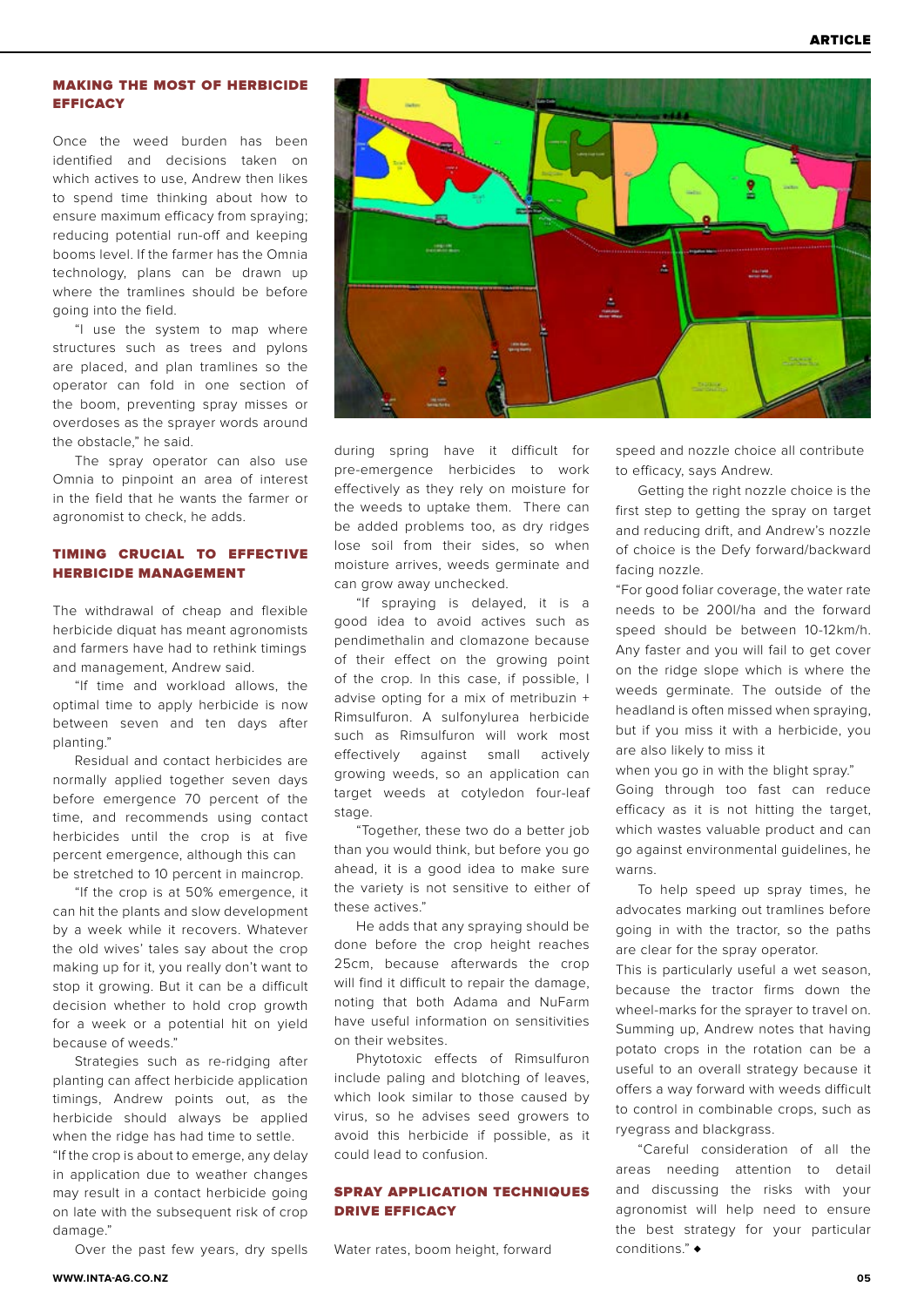### ETHOMATE® Proves Valuable Tool for Onion Weed Management

ETHOMATE herbicide has proven to offer onion growers an effective new tool alongside existing weed management options. "Season 2021/22 was ETHOMATE's first full season of use and the feedback from growers that integrated ETHOMATE into their herbicide program's was extremely positive" says Darren Faire, Business Development and Marketing Manager at Agrisource. He adds "We saw ETHOMATE used across all the key onion growing regions this past year, at a range of application rates and tank mix combinations which was very pleasing"

Registered for post-emergent use in onions, ETHOMATE provides good suppression of several key weeds, including black nightshade, fathen, fumitory, hairy nightshade, spurrey, twincress, white clover and wireweed. The field experience from users last season was this suppression effect enhanced overall weed control when used in a program with many of the other key selective herbicides typically applied in an onion weed control program. "Its ability to be tank mixed with many existing onion herbicides has been a welcome benefit for growers" comments Darren. ETHOMATE is absorbed by young shoots of susceptible weeds, its post-emergence activity is targeted at very young weeds as ETHOMATE is not absorbed by leaves after the plant has produced a mature cuticle. Target weeds should be no more than the two leaf stage for optimum efficacy. With a use rate range of 900-1200mL/ha, use the higher rate if weeds are past the first true leaf stage at the time of application.

The successful performance of ETHOMATE has not come as a surprise to Agrisource. The products active ingredient, ethofumesate has been registered for use in New Zealand since 1975 and for some time has been registered for use specifically on onions in countries such as Australia and the USA. For a Pukekohe based, privately owned New Zealand company, Agrisource recognized the need for the onion industry to have new solutions for weed management and committed the substantial investment to secure an onion registration for ETHOMATE. "Growers need access to post emergent herbicides that are specifically registered for use on onions, carry label ETHOMATE is the only ethofumesate brand registered for onion use. Agrisource is proud to have brought the product to market. Its another tool to help growers maximise yield and crop quality' says Darren.

For advice on how to get the best out of ETHOMATE in your post-emergent onion herbicide program this season talk to your Inta-Ag agronomist.

*® Ethomate is a registered trademark of Agri Solutions Limited Registered pursuant to the ACVM Act 1997 No. P9807*

### GROWER TESTIMONIAL

Bharat Jivan (M Jivan Ltd) We have found Ethomate a safe tank mix partner when mixed with other Onion herbicides. It provides good knockdown.It was particularly strong on Clover & Self set Potatoes



### ethomate

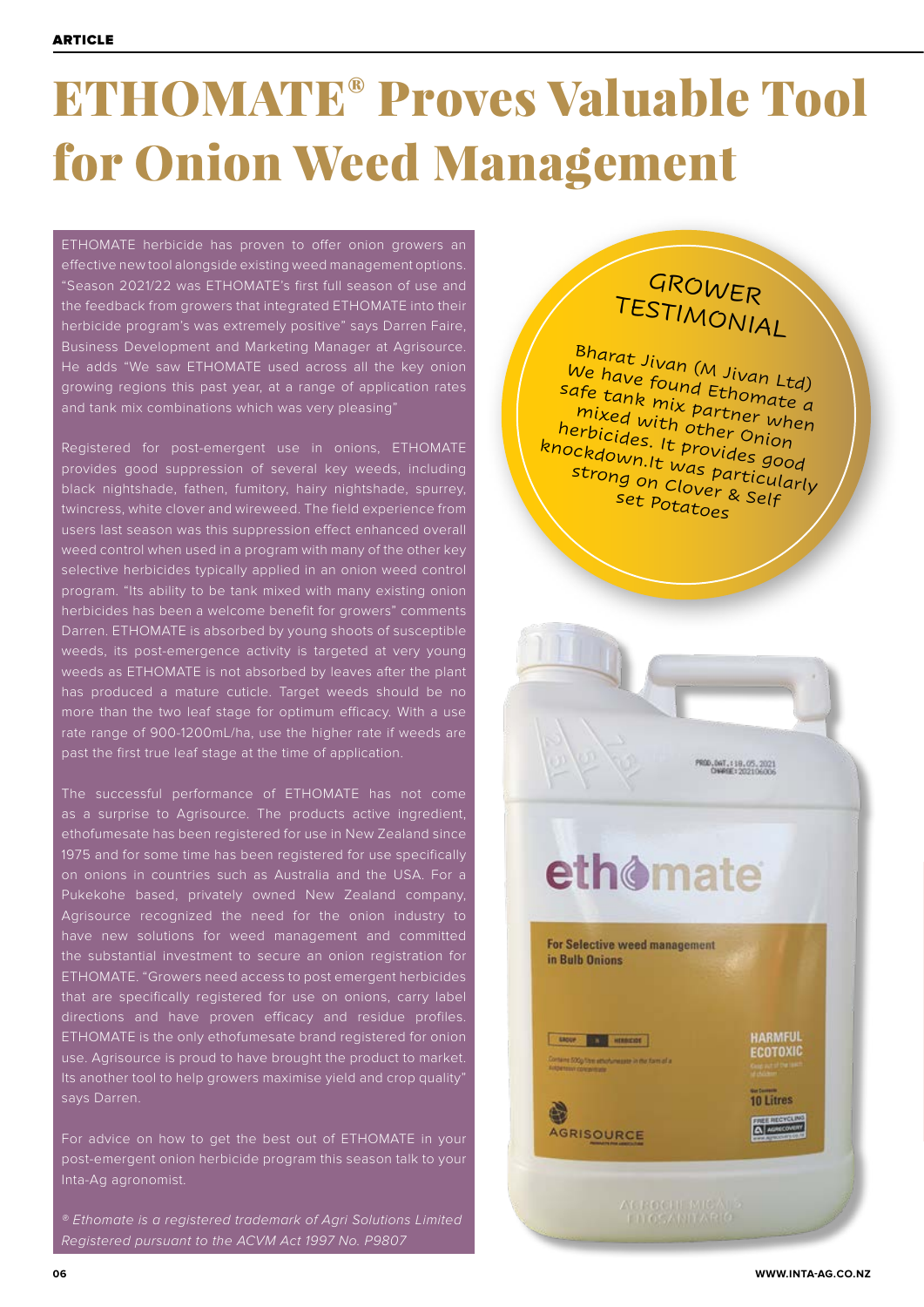ARTICLE



# Foresite® onion herbicide now available at Inta-Ag

- Proven selective, residual pre-emergence onion herbicide
- Effective against a wide range of grass and broad-leaved weeds in onions
- Long lasting control up to 6 weeks
- Contains 380g/litre oxadiazon
- Available in 5L pack

**For advice on how to get the best out of FORESITE in your onion herbicide program this season talk to your Inta-Ag agronomist.**

® Foresite is a registered Trademark of Agri Solutions Ltd ACVM Registration No. P8398

HAHMFUI<br>FCOTOXII

**5 Litres** 

**D**Foresite

elective herbicide for weed control in certain<br>sit crops, oxions, and shelterbelts

**Brill** Hancor

AGRISOURCE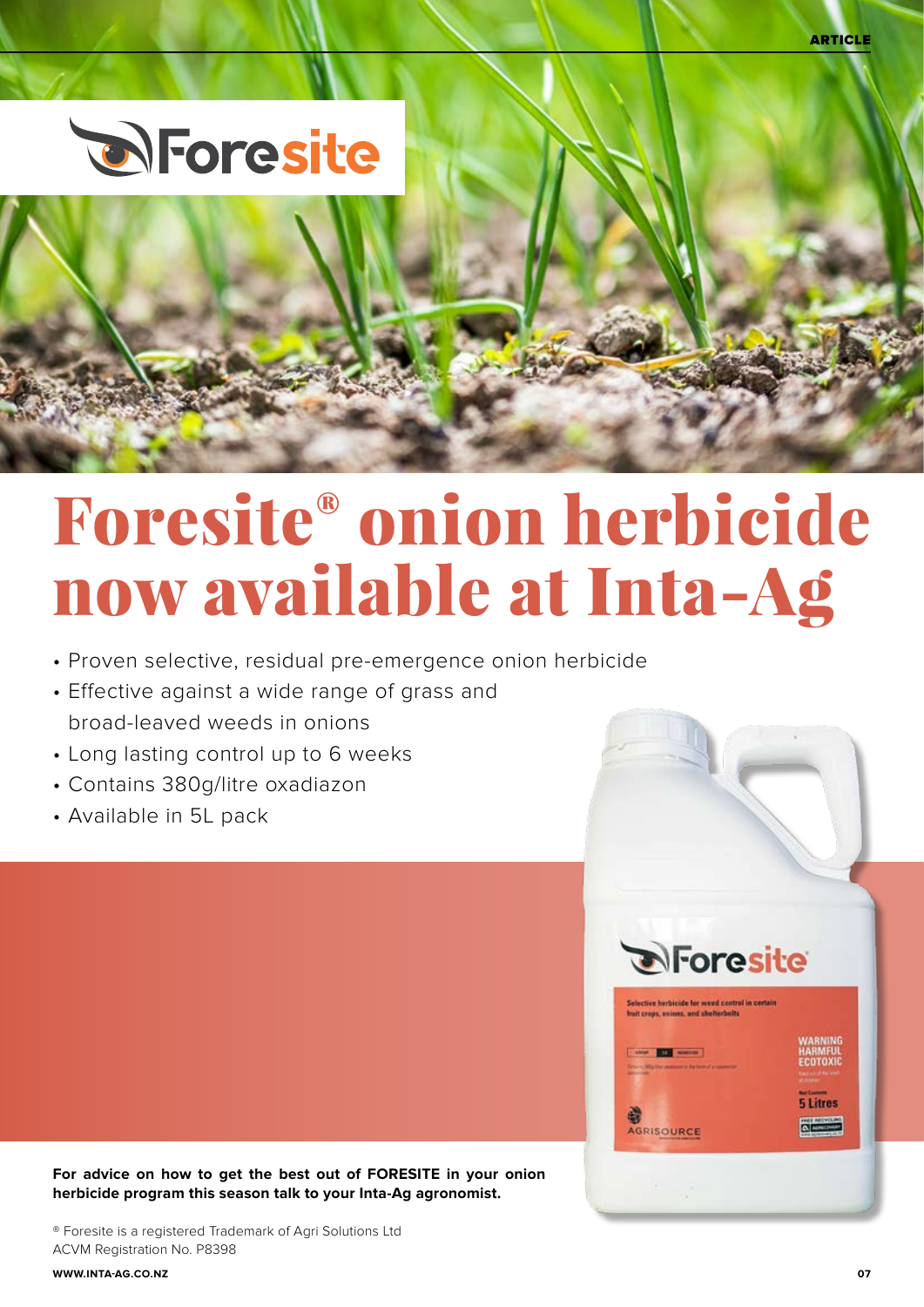## WE ARE PROUD TO ANNOUNCE THE WINNER OF THE 2021 SYNGENTA/INTA-AG syngenta Inta-Ag POTATO YIELD COMPETITION CONGRATULATIONS SUNDALE FARMS!



INTA-AG IN ASSOCIATION WITH SYNGENTA WOULD LIKE TO THANK EVERYONE INVOLVED IN THIS SEASONS COMPETITION

**08 WWW.INTA-AG.CO.NZ**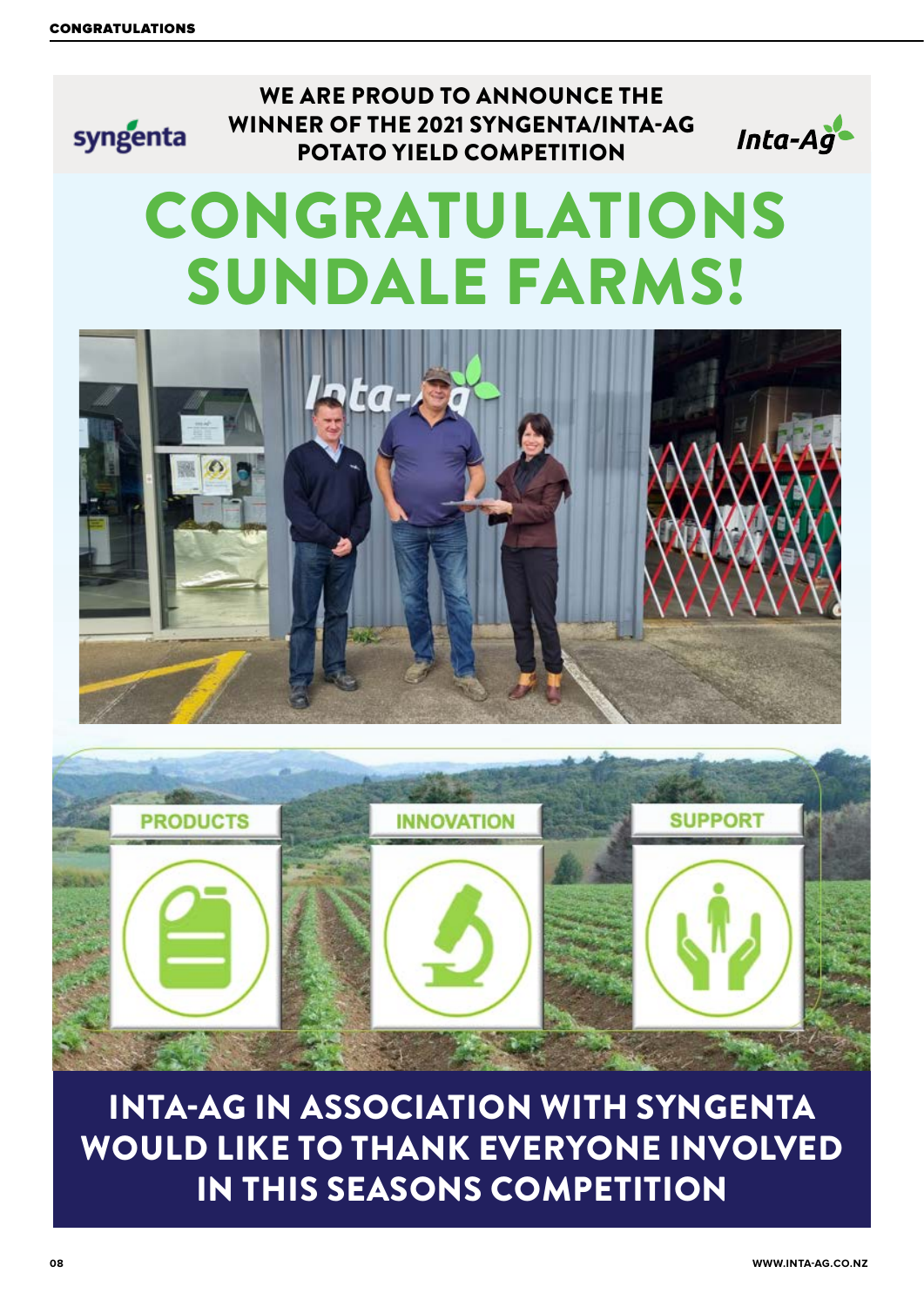### Trial reports will help Potato growers optimise operations

### THE VEGETABLE FARMER UK | MARCH 2022

*Updates on the wide-ranging trials undertaken to help potato growers optimise their operations were presented at the Scottish Agronomy Results Day held online last month. Heather Briggs reports.* 

Soil health is key to delivering climate change mitigation strategies as it is fundamental to carbon sequestration, said potato senior agronomist Eric Anderson of Scottish Agronomy.

Climate change is driven by more than just carbon, with nitrous oxide and methane emissions - both of which are produced by agricultural foodgrowing activities - playing an important role.

"One of the challenges our industry faces is that nitrogen (N) drives productivity but nitrous oxide emissions occur in response to nitrification and denitrification from microbial processes, and soil health determines their potential to escape into the atmosphere."

**Drivers of soil strength**  Clay content Dry bulk density Organic matter

Mitigation options for reducing N2O emissions from soils is extremely complicated, highly farm specific, and rely on environmental conditions such as the weather.

#### **Priorities include**

- Effective drainage
- Mitigation of deep soil compaction
- Conversion of headland to biodiversity habitat to eliminate the less productive areas
- Maintenance of adequate pH throughout rotation
- Use or urease inhibitors Eric called on growers to reflect

on the effects of compaction and use of machinery in the field in wet conditions, pointing out that not only does compaction limit root growth, but remedial activities such as subsoiling, can release NO3 to the atmosphere. [link to Matthieu's talk]

#### **WHAT IS NET ZERO?**

Net Zero is the Governments strategy to achieve a balance between emissions emitted into the atmosphere and sequestration of greenhouse gases, principally carbon dioxide, methane and nitrous oxide.



Movement towards net zero include carbons sequestration, through removal of carbon from the atmosphere and locking it up in vegetation or soil organic carbon. Soil organic carbon sequestration is not an alternative to emissions reductions.

Sequestration should not be dismissed nor exaggerated. Increased soil carbon does not guarantee increased crop yield but it does help. Generally, more soil organic matter is a good thing. Carbon affects soils in a number of ways, including:

- Organic matter
- Water relations
- Aggregation and structure
- Soil biology
- Nutrient cycling

The larger picture includes reducing deforestation at global level, and decarbonising energy production, but there are biological challenges to improving nitrogen use efficiency and reducing livestock numbers.

Eric said: "There are few easy wins, and we need more information on critical indicators and thresholds.

"There needs to be an additional transfer of carbon from the atmosphere to the soil and not just the redistribution of it within the soil or landscape."

A further challenge is that soil type and structure affects the ability to sequester carbon; sandy soils cannot absorb as much as silt or clay.

"Small increases are very beneficial for soil function, but changes in structure and biology are slow."

"We need policies which will offer incentives for increased soil carbon based on measurements able to monitor, report and verify changes in bulk density measurement."

#### **GROUND-BREAKING RESULTS ABOUT COMPACTION REVEALED**

Presenting results on new research on compaction, Aarhus University senior scientist Dr Mathieu Lamande revealed that the effect of redistributing stress in different soils has provided some surprises.

Most farmers are aware that traction from machinery, particularly the stresses caused by towing heavy trailers, will deform soils. Many have moved to using larger tyres which work with a larger contact area and lower inflation pressure, while others have changed to using tracks.

Mathieu said: "When we compared tracks to large tyres for the same machinery, we found that tracks had the most effect on air permeability in the soil."

Another revealed that it was repetition of the wheeling on the same that created the most damage.

"The first wheel creates soil deformation which then puts it more at risk when subsequent wheels pass over the same place, so the higher number of passes, the more the damage."

However, some of the detrimental effects of different wheels and tracks was not visible at the soil surface, but lower down the profile beyond the reach of a subsoiler.

"There needs to be greater awareness between trafficability - the ability to drive in the field - and resulting deep compaction."

To help growers understand and make decisions on what is right for free online tool which identifies compaction risk under different scenarios of soil texture, soil water status and machinery type.

"Growers can compare the effects of using different tyre widths and inflation pressures on surface stress, or a trailer with more axles."

'We have to remember that under wet conditions stress levels do not change much, but the soil has less strength, so risk of compaction is greater."